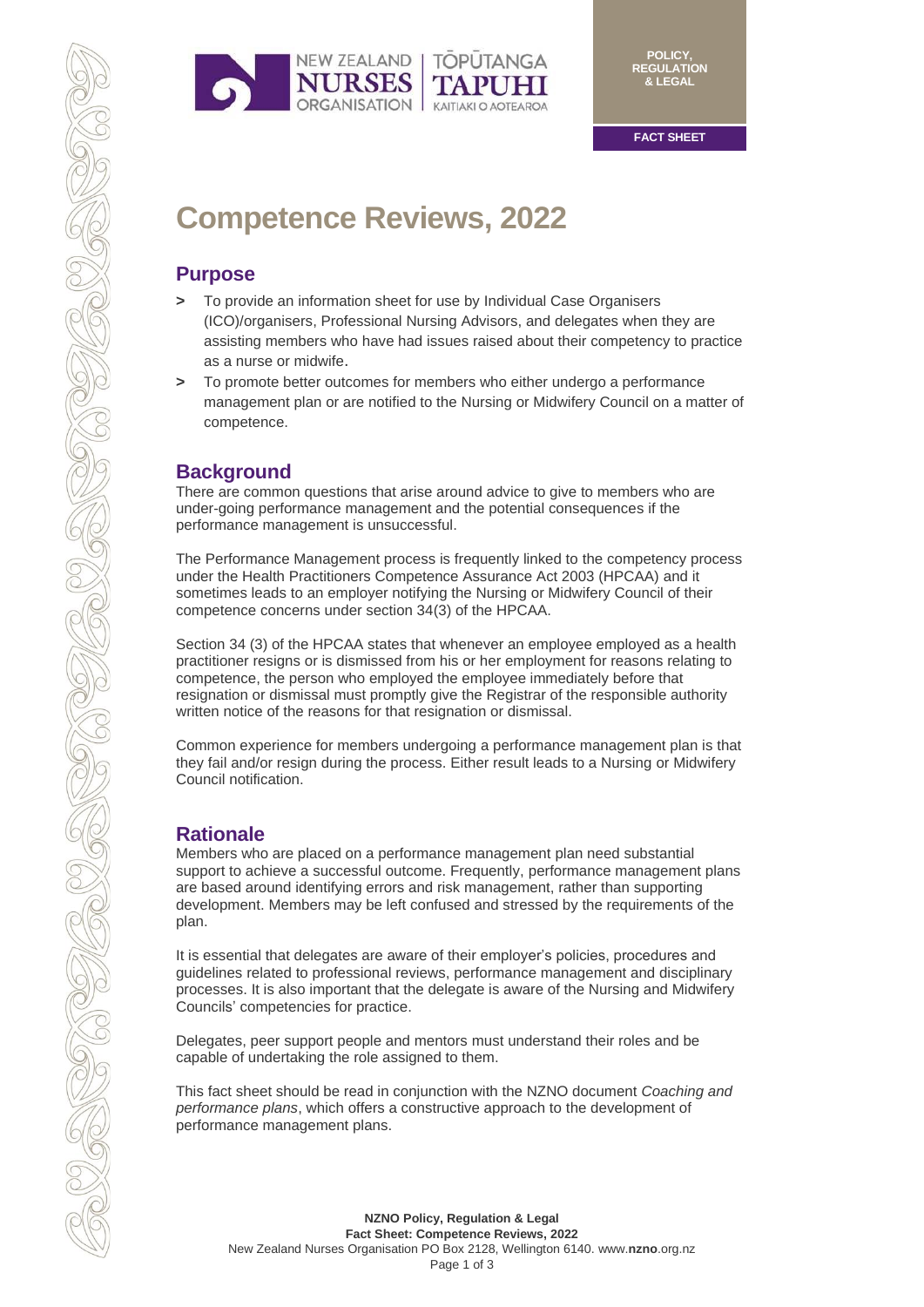### **Performance Management**

This is often the lead up to a competency notification and must be undertaken in an appropriate and effective manner. Here is a list of some things to negotiate as part of a performance management plan to promote a more supportive environment:

- **>** ensure the plan clearly sets out the performance standards expected and what evidence will be used to assess the performance. It should also include any actions required by the nurse and the employer, what resources are required and the time frames for activities and reviews;
- **>** establish clear outcomes to enable the nurse or midwife to show whether they are meeting/not meeting the goals set;
- **>** ensure the nurse or midwife has access to appropriate activities to support the goals e.g. access te Tiriti o Waitangi training;
- **>** request a mentor from outside the workplace or outside the nurse or midwife's immediate work environment (e.g. another ward) to help develop ways of meeting the goals that have been set. Often this is the most effective way to address any insight issues:
- **>** ensure any mentor/support person appointed has the necessary qualifications and experience to support the person;
- **>** negotiate access to EAP or counselling services including payment;
- **>** limit the number of reviews to fortnightly at most (this may be less often for competencies that are being demonstrated on a daily basis);
- **>** provide structure around critical feedback:
	- do not focus on errors only;
	- provide feedback on what is going well;
	- ensure feedback is written down and that a copy is sent to everyone involved in the process including the nurse or midwife;
- **>** limit management people at meetings to the clinical educator and clinical manager where possible (it may be appropriate for others to attend to support and coach the manager if the manager is inexperienced e.g. human resources advisor).
- **>** encourage the presence of a peer support person at feedback meetings;
- **>** be clear about the difference between the performance management process and the disciplinary process, however, ensure the nurse or midwife undergoing performance management fully understands the consequences of not achieving the goals set out in the performance management plan;
- **>** address communication with other staff members to stop rumour/gossip. An agreed statement of what and how to inform other staff of the process is recommended;
- **>** encourage the nurse or midwife to complete the process and not to resign if possible;
- **>** ensure the nurse or midwife understands that if they do resign during the process that the employer is obliged to report this to the Nursing or Midwifery Council;
- **>** Where a referral to the nursing or midwifery council has already occurred, try and keep the nurse or midwife in employment as this will help them to be able to meet the requirements of their regulatory authority
- **>** ensure consistent communication between all parties supporting the nurse or midwife i.e. between the manager, NZNO organiser, delegate and any other appointed support person/mentor as appropriate;
- **>** encourage the nurse or midwife undergoing performance management to seek ongoing professional supervision to support their practice for further information;